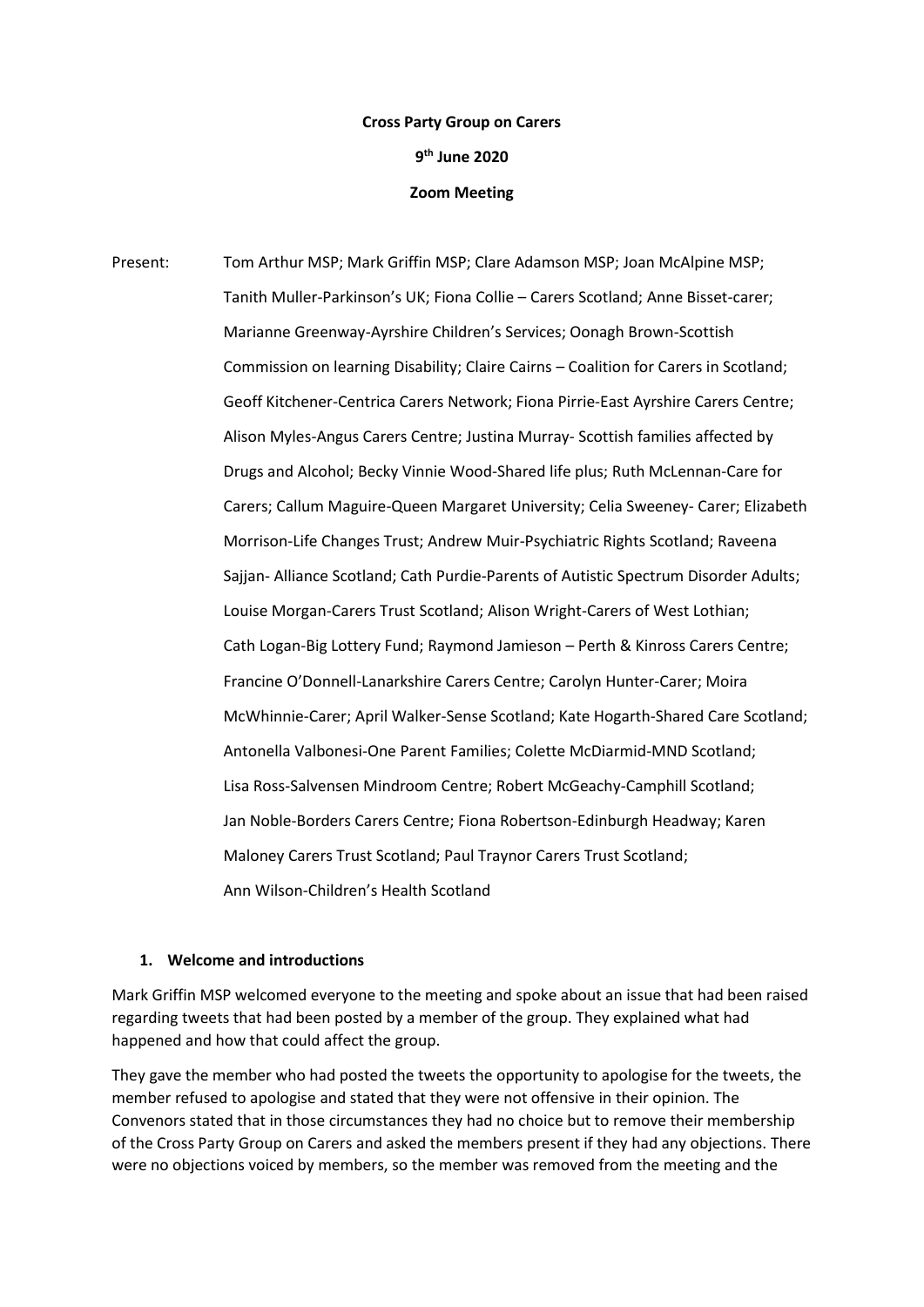members mailing list. A letter will be sent to the member outlining the reasons for the actions taken by the Cross Party Group by the Convenors.

#### **2. Minutes of last meeting**

Minutes were agreed and adopted.

#### **3. Covid – 19 What is the impact for the carers**

Mark then stated that they wanted to ask how people were affected by Covid - 19

There were comments from some of the carers regarding the issues these are summarised below:

- A few raised the issue of health services not being available from local doctors' surgeries and general treatments to the acute services from NHS and cancer treatments and scans being cancelled.
- Lots of comments regarding Self-Directed Support and how that had been affected, with some services being withdrawn by local authorities and others being cancelled by the carers due to fears of the virus and how that might affect the person they care for.
- There were concerns if the care packages would be reinstated on the same basis as before the pandemic and some were concerned if their Self-Directed Support payments would be reinstated if they had cancelled them.
- There were comments about increased mental health issues for carers and the people they provide unpaid care for. Some who support people with addictions are finding that stress levels and issues of violence have increased.
- There were comments that third sector organisations are taking on roles and responsibilities normally done by statutory services and what will happen after the lockdown and pandemic is over, will these be picked up by statutory bodies or will they be left with the third sector and if they do will there be additional funding for these services.
- Amongst older carers there are concerns about their own health and wellbeing, as well as financial concerns as they are not all eligible for the Carer's Allowance and therefore the additional Carer's Allowance COVID-19 Supplement payment that the Scottish Government announced.
- There had been an increase in loneliness and isolation particularly for older carers, but young carers were similarly feeling this as well.
- Young carers were feeling they were missing support from peers and their education was affected by lack of support from the schools and lack of digital equipment.
- Staff at carers services had found an increase in calls from carers and that they were talking more often and for longer with unpaid carers. This also had an effect on the mental health and wellbeing.
- There had been some issues with PPE initially, but this does seem to have improved.
- There were concerns that services that allowed some form of respite like day care that had been stopped may not return or not in the same way and that could put extra pressure on unpaid carers.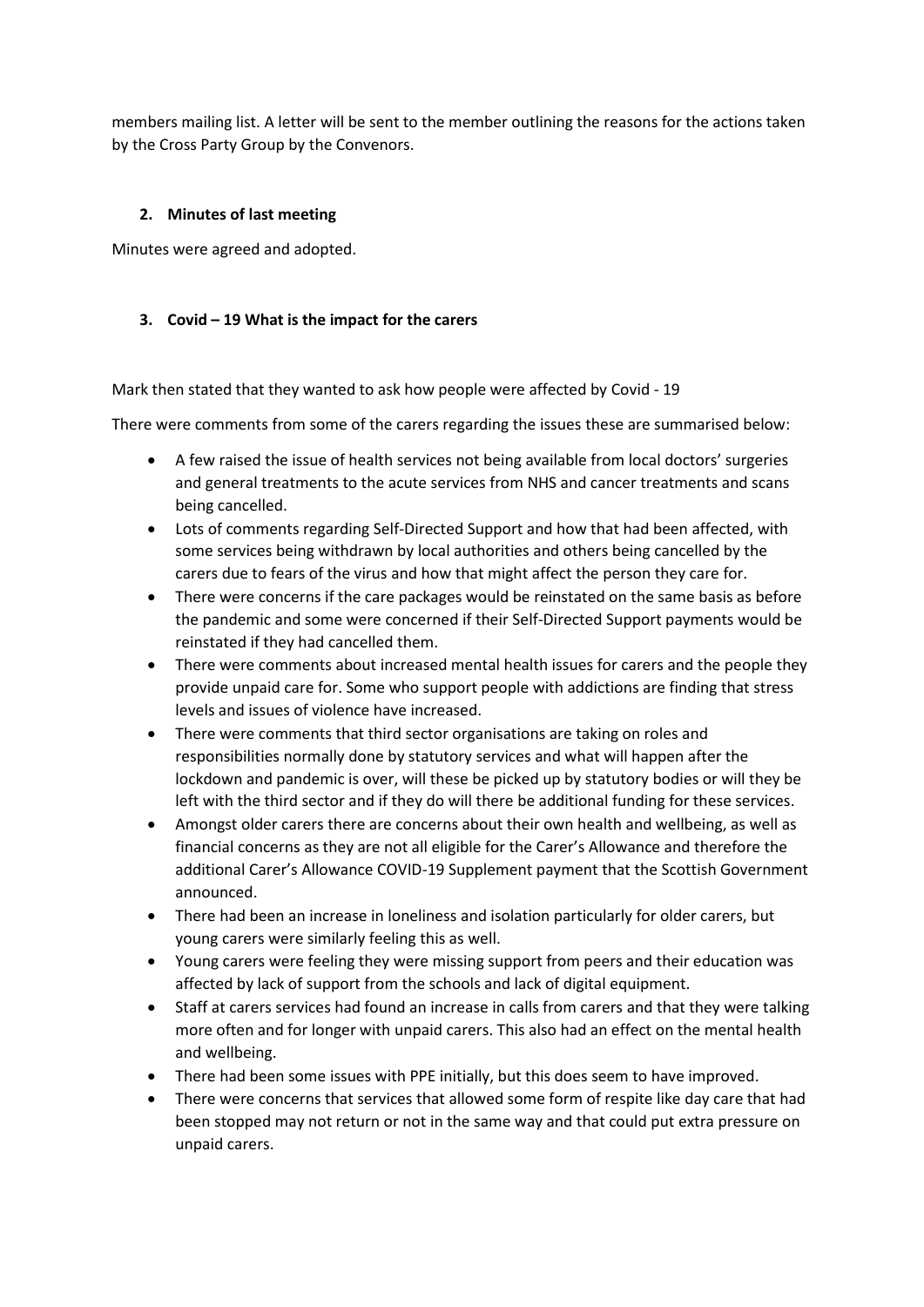- Carers of people with dementia or learning disabilities had found that they had issues when outside as the people they care for may not be able to keep to social distancing and this has caused some to be approached by the police.
- For those that are shielding there are concerns that if they have been furloughed and their work returns what do they do if the person they care for is still shielding or in a particularly vulnerable group.
- Carers are concerned that if they lose their jobs having to negotiate the process of universal credit, with particular barriers for those who English is not their first language.
- Carers have been taking on increased caring roles without support and this is affecting their own health and wellbeing.
- Through recent Coronavirus (Scotland) Act 2020 legislation, local authorities have the ability to ease their duties to provide Adult Carer Support Plans and Young Carer Statements and some carers and services were concerns around this.

# **4. Working group**

Paul Traynor and Karen Maloney updated the meeting on the working group. It had been created to allow some members to work further and in more detail between the Cross Party Group meetings. The focus has been so far exploring Carers (Scotland) Act 2016 implementation and impact.

Paul confirmed that if anyone wanted to join to contact Karen and a meeting would be set up.

# **5. AOCB**

Below are links to the some of the papers and reports mentioned in the meeting

<https://www.gov.scot/publications/coronavirus-covid-19-advice-for-unpaid-carers/>

<https://www.gov.scot/publications/coronavirus-covid-19-guidance-on-self-directed-support/>

<https://www.carersuk.org/scotland/policy/policy-library/caring-behind-closed-doors-report>

<https://www.carersuk.org/scotland/policy/policy-library/nco-discussion-paper-life-leaving-lockdown>

<https://www.promis.scot/resource/unpaid-carers/>

<https://bit.ly/3aLMx7n>

<https://www.lifechangestrust.org.uk/funding-opportunities>

[https://www.scld.org.uk/wp-content/uploads/2020/06/SCLD-Submission-COVID-19-committee-call](https://www.scld.org.uk/wp-content/uploads/2020/06/SCLD-Submission-COVID-19-committee-call-for-evidence.pdf)[for-evidence.pdf](https://www.scld.org.uk/wp-content/uploads/2020/06/SCLD-Submission-COVID-19-committee-call-for-evidence.pdf)

## **6. Date of next meeting**